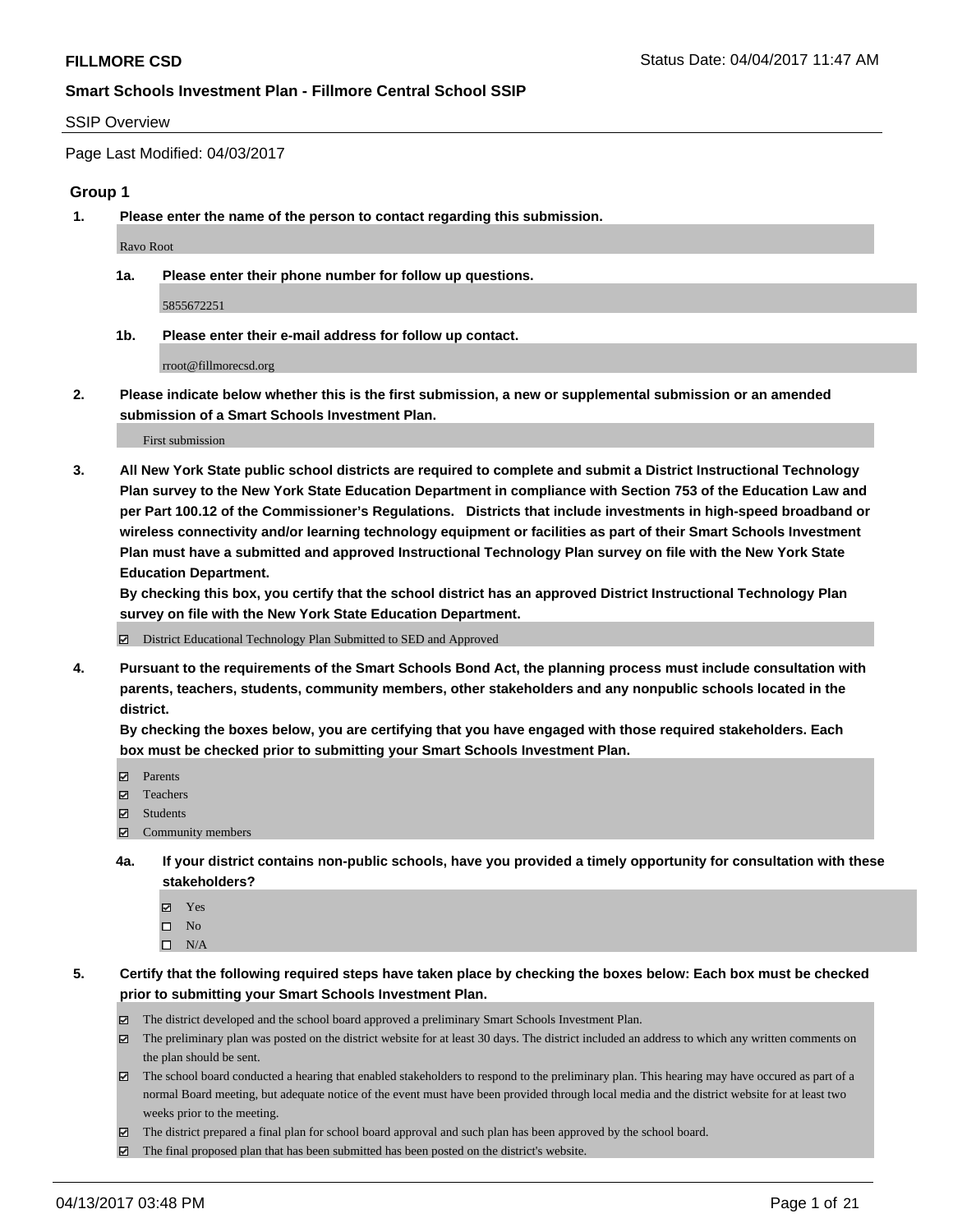SSIP Overview

Page Last Modified: 04/03/2017

**5a. Please upload the proposed Smart Schools Investment Plan (SSIP) that was posted on the district's website, along with any supporting materials. Note that this should be different than your recently submitted Educational Technology Survey. The Final SSIP, as approved by the School Board, should also be posted on the website and remain there during the course of the projects contained therein.**

Smart Schools Bond Act Preliminary Plan Final.docx

**5b. Enter the webpage address where the final Smart Schools Investment Plan is posted. The Plan should remain posted for the life of the included projects.**

http://www.fillmorecsd.org/domain/198

**6. Please enter an estimate of the total number of students and staff that will benefit from this Smart Schools Investment Plan based on the cumulative projects submitted to date.**

800

**7. An LEA/School District may partner with one or more other LEA/School Districts to form a consortium to pool Smart Schools Bond Act funds for a project that meets all other Smart School Bond Act requirements. Each school district participating in the consortium will need to file an approved Smart Schools Investment Plan for the project and submit a signed Memorandum of Understanding that sets forth the details of the consortium including the roles of each respective district.**

 $\Box$  The district plans to participate in a consortium to partner with other school district(s) to implement a Smart Schools project.

**8. Please enter the name and 6-digit SED Code for each LEA/School District participating in the Consortium.**

| <b>Partner LEA/District</b> | <b>ISED BEDS Code</b> |
|-----------------------------|-----------------------|
| (No Response)               | (No Response)         |

**9. Please upload a signed Memorandum of Understanding with all of the participating Consortium partners.**

(No Response)

**10. Your district's Smart Schools Bond Act Allocation is:**

\$933,511

**11. Enter the budget sub-allocations by category that you are submitting for approval at this time. If you are not budgeting SSBA funds for a category, please enter 0 (zero.) If the value entered is \$0, you will not be required to complete that survey question.**

|                                       | Sub-        |
|---------------------------------------|-------------|
|                                       | Allocations |
| <b>School Connectivity</b>            | 0           |
| Connectivity Projects for Communities | $\Omega$    |
| <b>Classroom Technology</b>           | 472,990     |
| Pre-Kindergarten Classrooms           | 0           |
| Replace Transportable Classrooms      | 0           |
| <b>High-Tech Security Features</b>    | 70,996      |
| Totals:                               | 543,986     |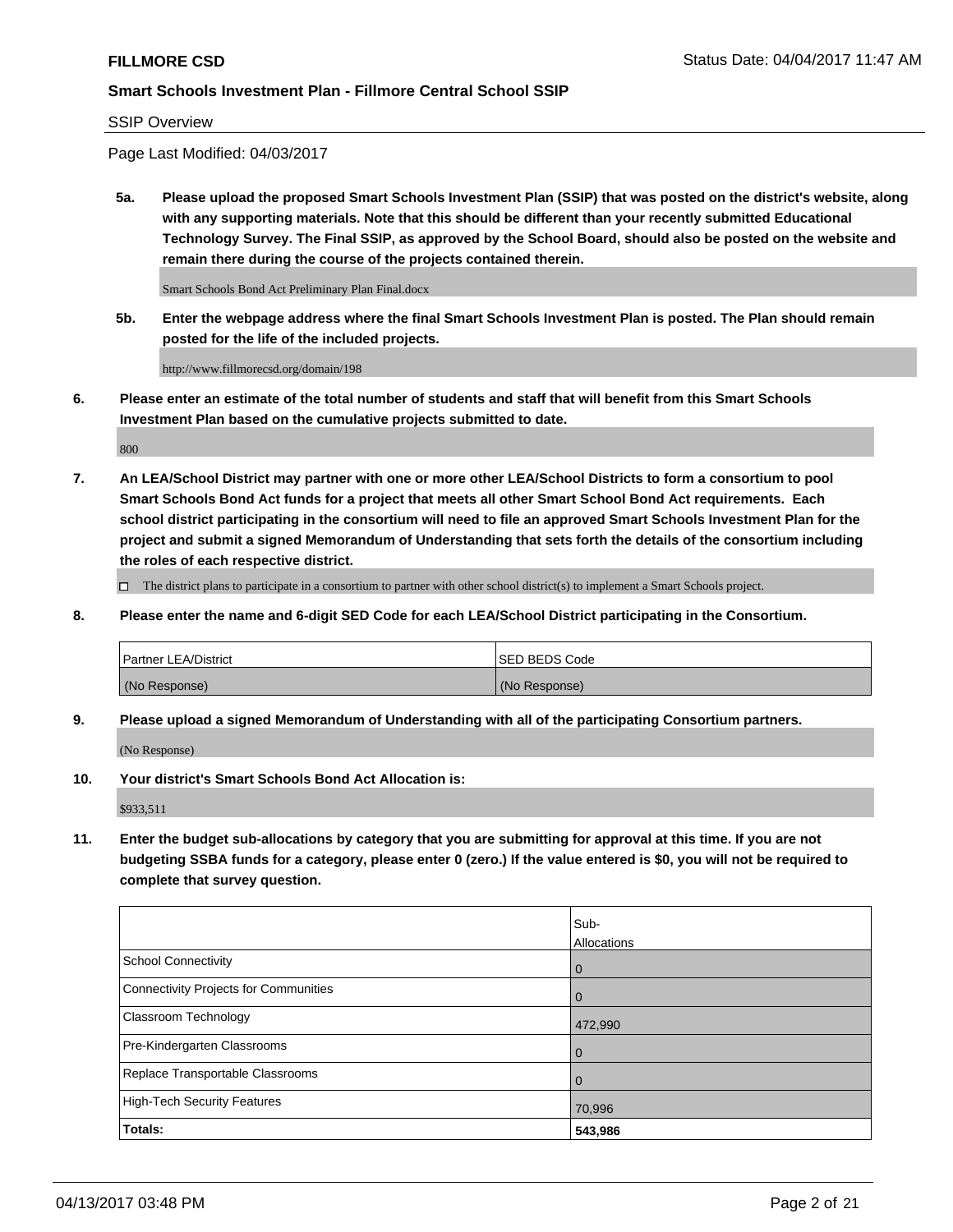## School Connectivity

Page Last Modified: 03/14/2017

## **Group 1**

- **1. In order for students and faculty to receive the maximum benefit from the technology made available under the Smart Schools Bond Act, their school buildings must possess sufficient connectivity infrastructure to ensure that devices can be used during the school day. Smart Schools Investment Plans must demonstrate that:**
	- **sufficient infrastructure that meets the Federal Communications Commission's 100 Mbps per 1,000 students standard currently exists in the buildings where new devices will be deployed, or**
	- **is a planned use of a portion of Smart Schools Bond Act funds, or**
	- **is under development through another funding source.**

**Smart Schools Bond Act funds used for technology infrastructure or classroom technology investments must increase the number of school buildings that meet or exceed the minimum speed standard of 100 Mbps per 1,000 students and staff within 12 months. This standard may be met on either a contracted 24/7 firm service or a "burstable" capability. If the standard is met under the burstable criteria, it must be:**

**1. Specifically codified in a service contract with a provider, and**

**2. Guaranteed to be available to all students and devices as needed, particularly during periods of high demand, such as computer-based testing (CBT) periods.**

**Please describe how your district already meets or is planning to meet this standard within 12 months of plan submission.**

(No Response)

- **1a. If a district believes that it will be impossible to meet this standard within 12 months, it may apply for a waiver of this requirement, as described on the Smart Schools website. The waiver must be filed and approved by SED prior to submitting this survey.**
	- By checking this box, you are certifying that the school district has an approved waiver of this requirement on file with the New York State Education Department.

#### **2. Connectivity Speed Calculator (Required)**

|                         | l Number of<br><b>Students</b> | Multiply by<br>100 Kbps | Divide by 1000   Current Speed<br>to Convert to<br>Required<br>l Speed in Mb | in Mb            | Expected<br>Speed to be<br>Attained Within Required<br>12 Months | <b>Expected Date</b><br>When<br>Speed Will be<br><b>Met</b> |
|-------------------------|--------------------------------|-------------------------|------------------------------------------------------------------------------|------------------|------------------------------------------------------------------|-------------------------------------------------------------|
| <b>Calculated Speed</b> | (No<br>Response)               | (No Response)           | (No<br>Response)                                                             | (No<br>Response) | (No<br>Response)                                                 | l (No<br>Response)                                          |

## **3. Describe how you intend to use Smart Schools Bond Act funds for high-speed broadband and/or wireless connectivity projects in school buildings.**

(No Response)

**4. Describe the linkage between the district's District Instructional Technology Plan and the proposed projects. (There should be a link between your response to this question and your response to Question 1 in Part E. Curriculum and Instruction "What are the district's plans to use digital connectivity and technology to improve teaching and learning?)**

(No Response)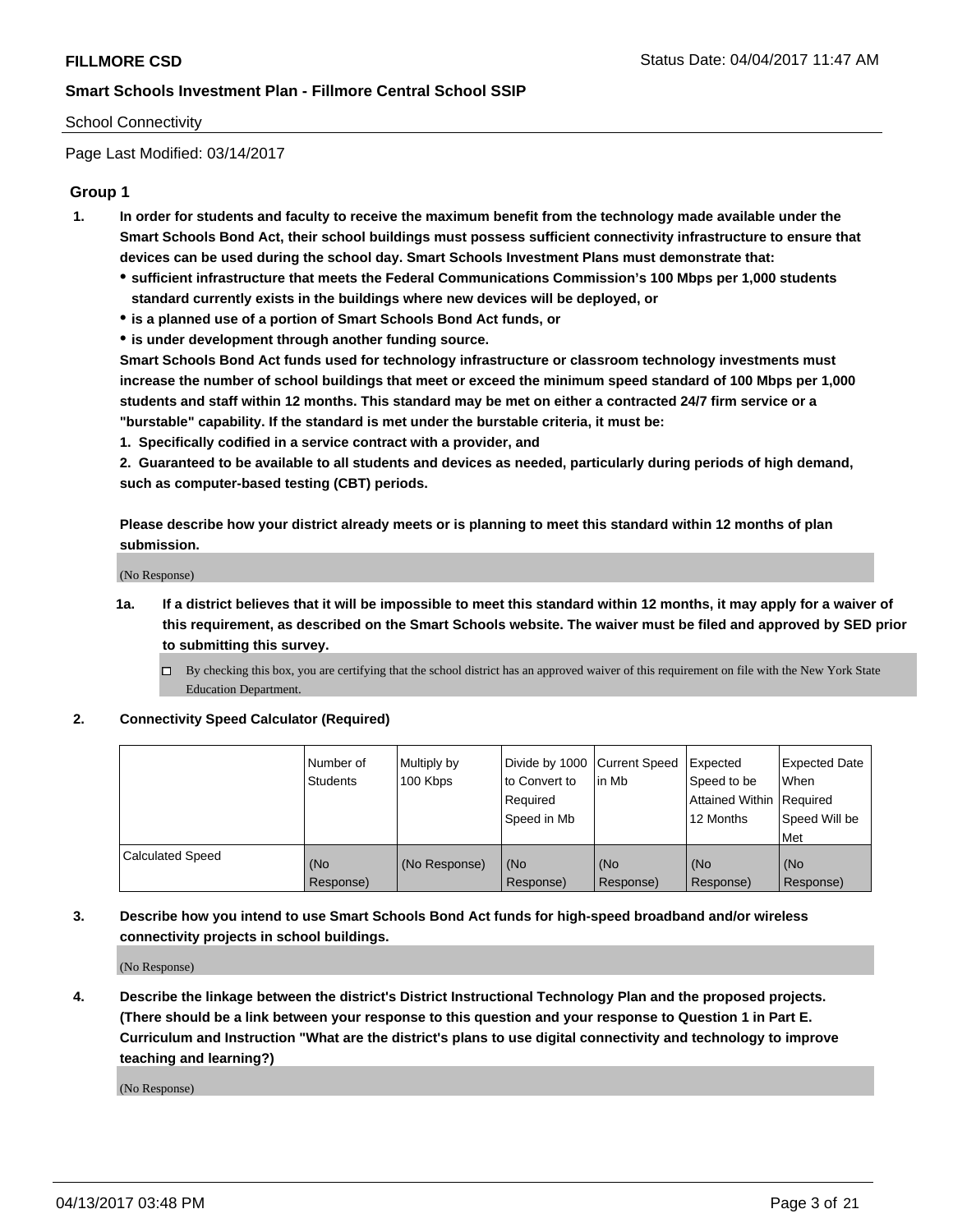#### School Connectivity

Page Last Modified: 03/14/2017

**5. If the district wishes to have students and staff access the Internet from wireless devices within the school building, or in close proximity to it, it must first ensure that it has a robust Wi-Fi network in place that has sufficient bandwidth to meet user demand.**

**Please describe how you have quantified this demand and how you plan to meet this demand.**

(No Response)

**6. As indicated on Page 5 of the guidance, the Office of Facilities Planning will have to conduct a preliminary review of all capital projects, including connectivity projects.**

**Please indicate on a separate row each project number given to you by the Office of Facilities Planning.**

| Project Number |  |
|----------------|--|
|                |  |
| (No Response)  |  |

**7. Certain high-tech security and connectivity infrastructure projects may be eligible for an expedited review process as determined by the Office of Facilities Planning.**

**Was your project deemed eligible for streamlined review?**

(No Response)

**8. Include the name and license number of the architect or engineer of record.**

| Name          | License Number |
|---------------|----------------|
| (No Response) | (No Response)  |

**9. If you are submitting an allocation for School Connectivity complete this table.**

**Note that the calculated Total at the bottom of the table must equal the Total allocation for this category that you entered in the SSIP Overview overall budget.** 

|                                            | Sub-          |
|--------------------------------------------|---------------|
|                                            | Allocation    |
| Network/Access Costs                       | (No Response) |
| Outside Plant Costs                        | (No Response) |
| School Internal Connections and Components | (No Response) |
| <b>Professional Services</b>               | (No Response) |
| Testing                                    | (No Response) |
| <b>Other Upfront Costs</b>                 | (No Response) |
| <b>Other Costs</b>                         | (No Response) |
| Totals:                                    | 0             |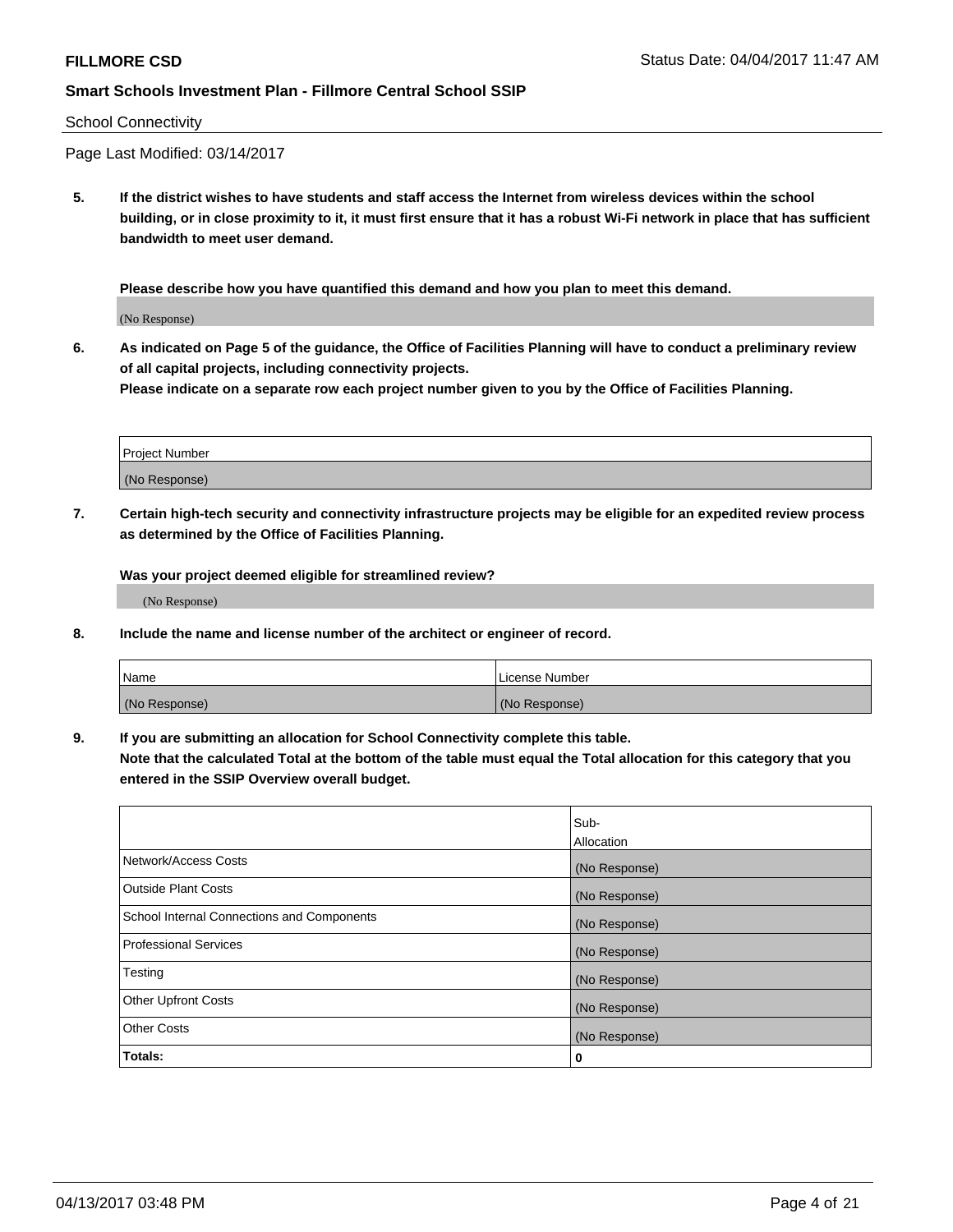#### School Connectivity

Page Last Modified: 03/14/2017

**10. Please detail the type, quantity, per unit cost and total cost of the eligible items under each sub-category. This is especially important for any expenditures listed under the "Other" category. All expenditures must be eligible for tax-exempt financing to be reimbursed through the SSBA. Sufficient detail must be provided so that we can verify this is the case. If you have any questions, please contact us directly through smartschools@nysed.gov. NOTE: Wireless Access Points should be included in this category, not under Classroom Educational Technology, except those that will be loaned/purchased for nonpublic schools.**

| Select the allowable expenditure | Item to be purchased | Quantity      | Cost per Item | <b>Total Cost</b> |
|----------------------------------|----------------------|---------------|---------------|-------------------|
| type.                            |                      |               |               |                   |
| Repeat to add another item under |                      |               |               |                   |
| each type.                       |                      |               |               |                   |
| (No Response)                    | (No Response)        | (No Response) | (No Response) | (No Response)     |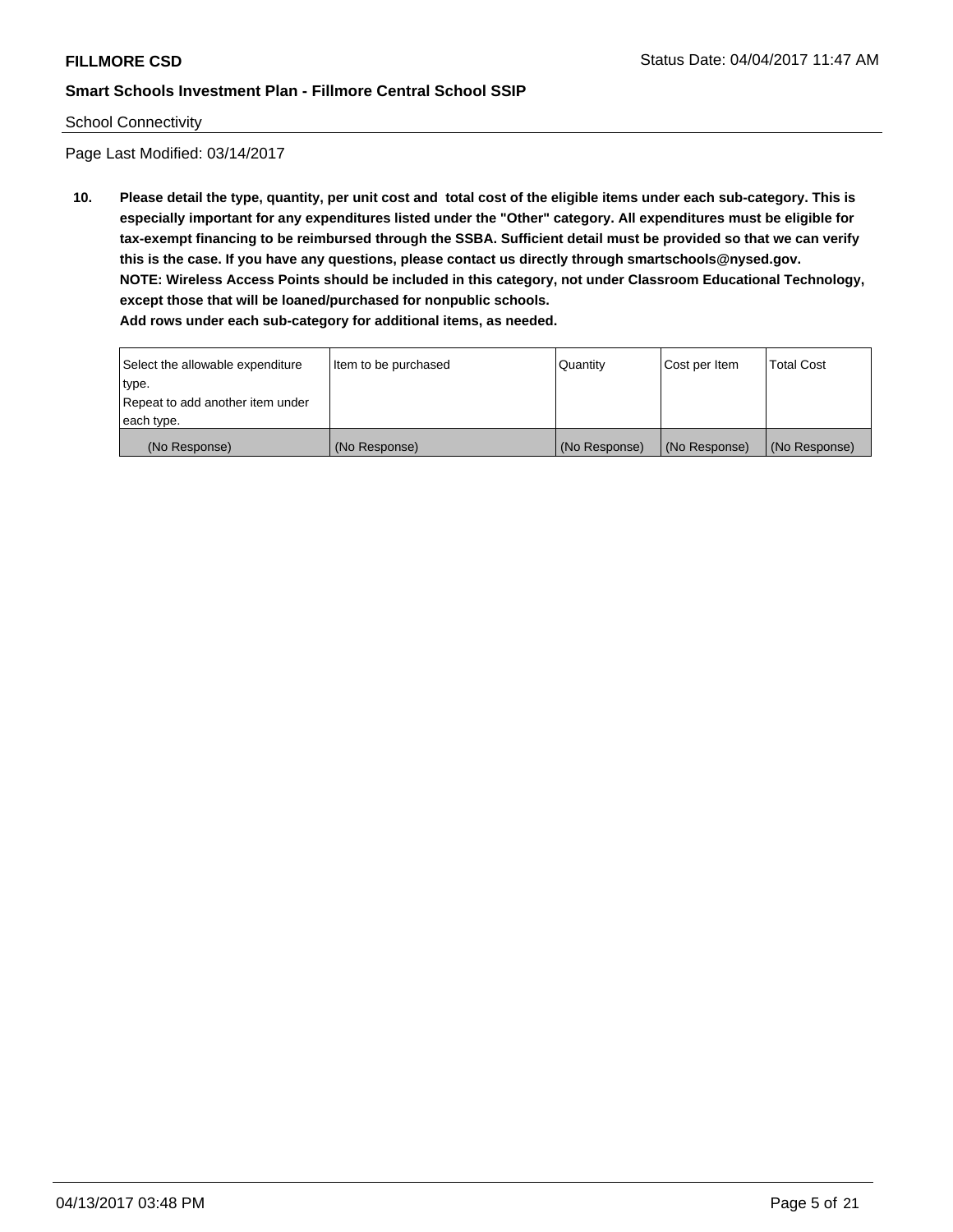Community Connectivity (Broadband and Wireless)

Page Last Modified: 03/14/2017

## **Group 1**

**1. Describe how you intend to use Smart Schools Bond Act funds for high-speed broadband and/or wireless connectivity projects in the community.**

(No Response)

**2. Please describe how the proposed project(s) will promote student achievement and increase student and/or staff access to the Internet in a manner that enhances student learning and/or instruction outside of the school day and/or school building.**

(No Response)

**3. Community connectivity projects must comply with all the necessary local building codes and regulations (building and related permits are not required prior to plan submission).**

 $\Box$  I certify that we will comply with all the necessary local building codes and regulations.

**4. Please describe the physical location of the proposed investment.**

(No Response)

**5. Please provide the initial list of partners participating in the Community Connectivity Broadband Project, along with their Federal Tax Identification (Employer Identification) number.**

| <b>Project Partners</b> | l Federal ID # |
|-------------------------|----------------|
| (No Response)           | (No Response)  |

**6. If you are submitting an allocation for Community Connectivity, complete this table. Note that the calculated Total at the bottom of the table must equal the Total allocation for this category that you entered in the SSIP Overview overall budget.**

|                                    | Sub-Allocation |
|------------------------------------|----------------|
| Network/Access Costs               | (No Response)  |
| Outside Plant Costs                | (No Response)  |
| <b>Tower Costs</b>                 | (No Response)  |
| <b>Customer Premises Equipment</b> | (No Response)  |
| <b>Professional Services</b>       | (No Response)  |
| Testing                            | (No Response)  |
| <b>Other Upfront Costs</b>         | (No Response)  |
| <b>Other Costs</b>                 | (No Response)  |
| Totals:                            | 0              |

**7. Please detail the type, quantity, per unit cost and total cost of the eligible items under each sub-category. This is especially important for any expenditures listed under the "Other" category. All expenditures must be capital-bond eligible to be reimbursed through the SSBA. If you have any questions, please contact us directly through smartschools@nysed.gov.**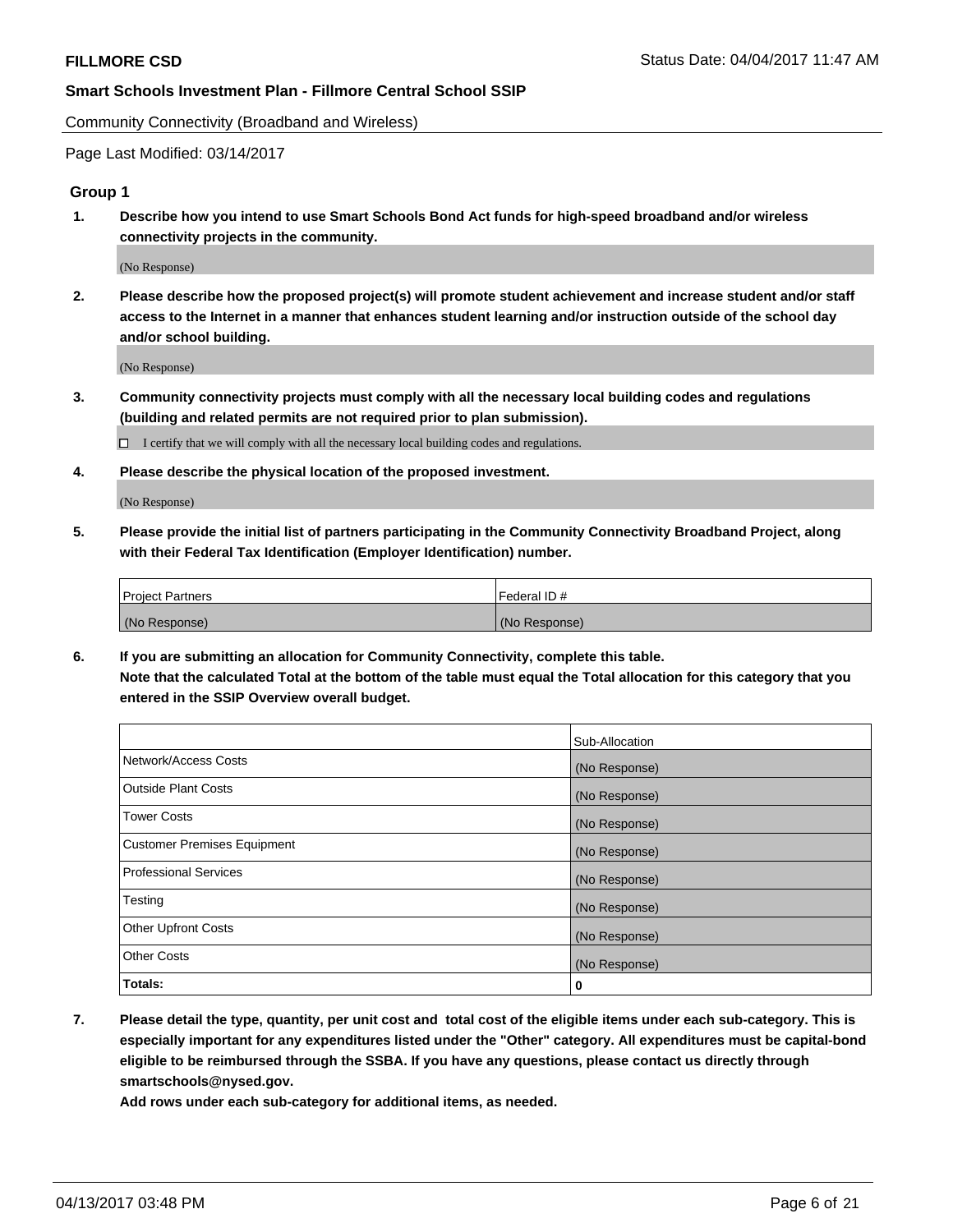Community Connectivity (Broadband and Wireless)

Page Last Modified: 03/14/2017

| Select the allowable expenditure | Item to be purchased | <b>Quantity</b> | Cost per Item | <b>Total Cost</b> |
|----------------------------------|----------------------|-----------------|---------------|-------------------|
| type.                            |                      |                 |               |                   |
| Repeat to add another item under |                      |                 |               |                   |
| each type.                       |                      |                 |               |                   |
| (No Response)                    | (No Response)        | (No Response)   | (No Response) | (No Response)     |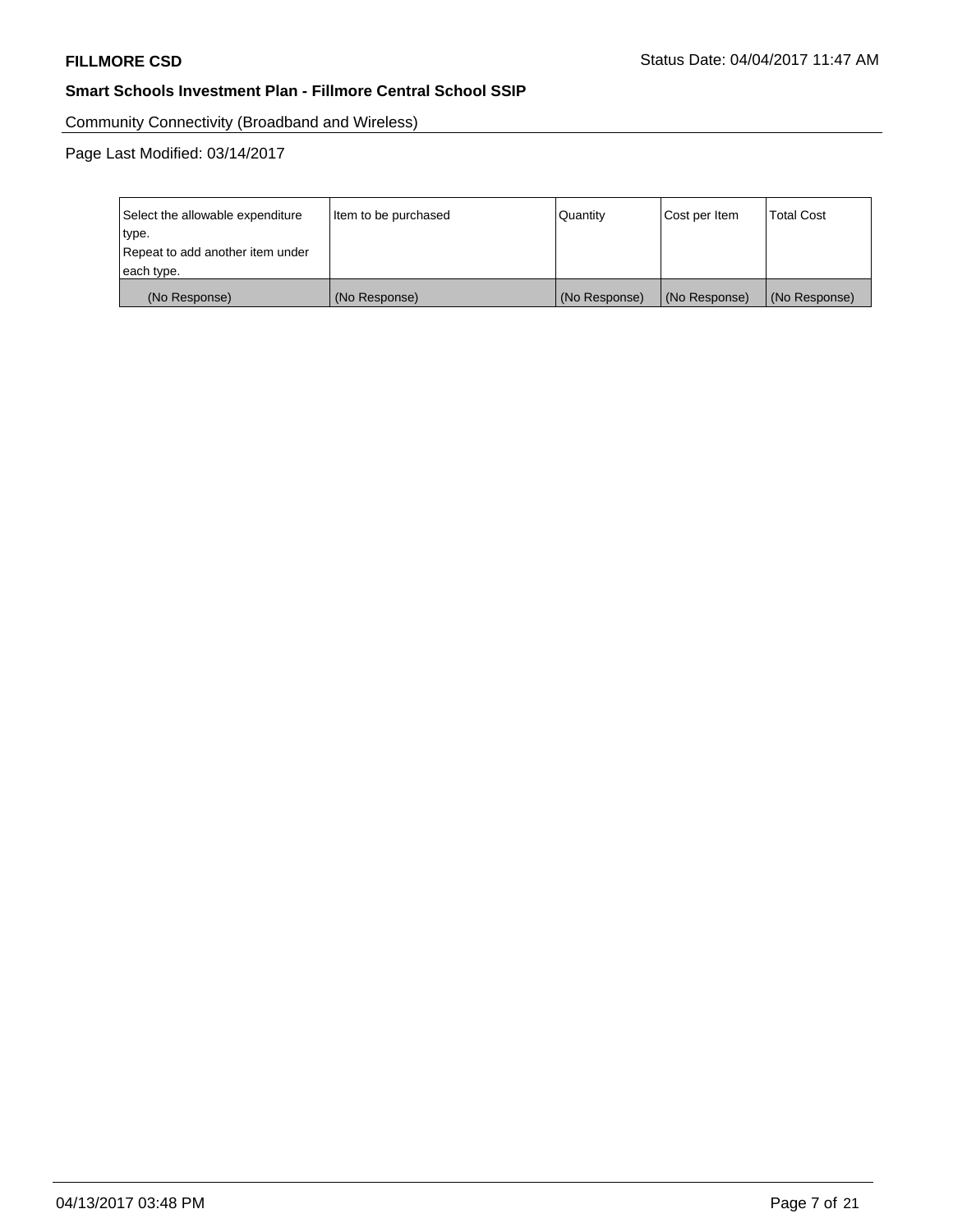## Classroom Learning Technology

Page Last Modified: 04/03/2017

## **Questions**

**1. In order for students and faculty to receive the maximum benefit from the technology made available under the Smart Schools Bond Act, their school buildings must possess sufficient connectivity infrastructure to ensure that devices can be used during the school day. Smart Schools Investment Plans must demonstrate that sufficient infrastructure that meets the Federal Communications Commission's 100 Mbps per 1,000 students standard currently exists in the buildings where new devices will be deployed, or is a planned use of a portion of Smart Schools Bond Act funds, or is under development through another funding source.**

**Smart Schools Bond Act funds used for technology infrastructure or classroom technology investments must increase the number of school buildings that meet or exceed the minimum speed standard of 100 Mbps per 1,000 students and staff within 12 months. This standard may be met on either a contracted 24/7 firm service or a "burstable" capability. If the standard is met under the burstable criteria, it must be:**

**1. Specifically codified in a service contract with a provider, and**

**2. Guaranteed to be available to all students and devices as needed, particularly during periods of high demand, such as computer-based testing (CBT) periods.**

**Please describe how your district already meets or is planning to meet this standard within 12 months of plan submission.**

Fillmore School District currently have a 1 GigE Internet Connection, 2 GigE internal network between wiring closet locations. All ethernet switch ports inside the building are 1 GigE. Half of the district wireless is at 802.11n (300 Mbps) and half is at 802.11ac wave 1 (up to 1 GigE).

- **1a. If a district believes that it will be impossible to meet this standard within 12 months, it may apply for a waiver of this requirement, as described on the Smart Schools website. The waiver must be filed and approved by SED prior to submitting this survey.**
	- $\Box$  By checking this box, you are certifying that the school district has an approved waiver of this requirement on file with the New York State Education Department.

#### **2. Connectivity Speed Calculator (Required)**

|                         | Number of<br><b>Students</b> | Multiply by<br>100 Kbps | Divide by 1000 Current Speed<br>to Convert to<br>Required<br>Speed in Mb | l in Mb | Expected<br>Speed to be<br>Attained Within Required<br>12 Months | <b>Expected Date</b><br>When<br>Speed Will be<br><b>Met</b> |
|-------------------------|------------------------------|-------------------------|--------------------------------------------------------------------------|---------|------------------------------------------------------------------|-------------------------------------------------------------|
| <b>Calculated Speed</b> | 685                          | 68,500                  | 68.5                                                                     | 300     | (No<br>Response)                                                 | (No<br>Response)                                            |

**3. If the district wishes to have students and staff access the Internet from wireless devices within the school building, or in close proximity to it, it must first ensure that it has a robust Wi-Fi network in place that has sufficient bandwidth to meet user demand.**

**Please describe how you have quantified this demand and how you plan to meet this demand.**

Recent projects have led to updating our servers and providing an access point in every classroom. We have consulted with Erie 1 BOCES technicians to verify that we have sufficient bandwidth to meet user demand.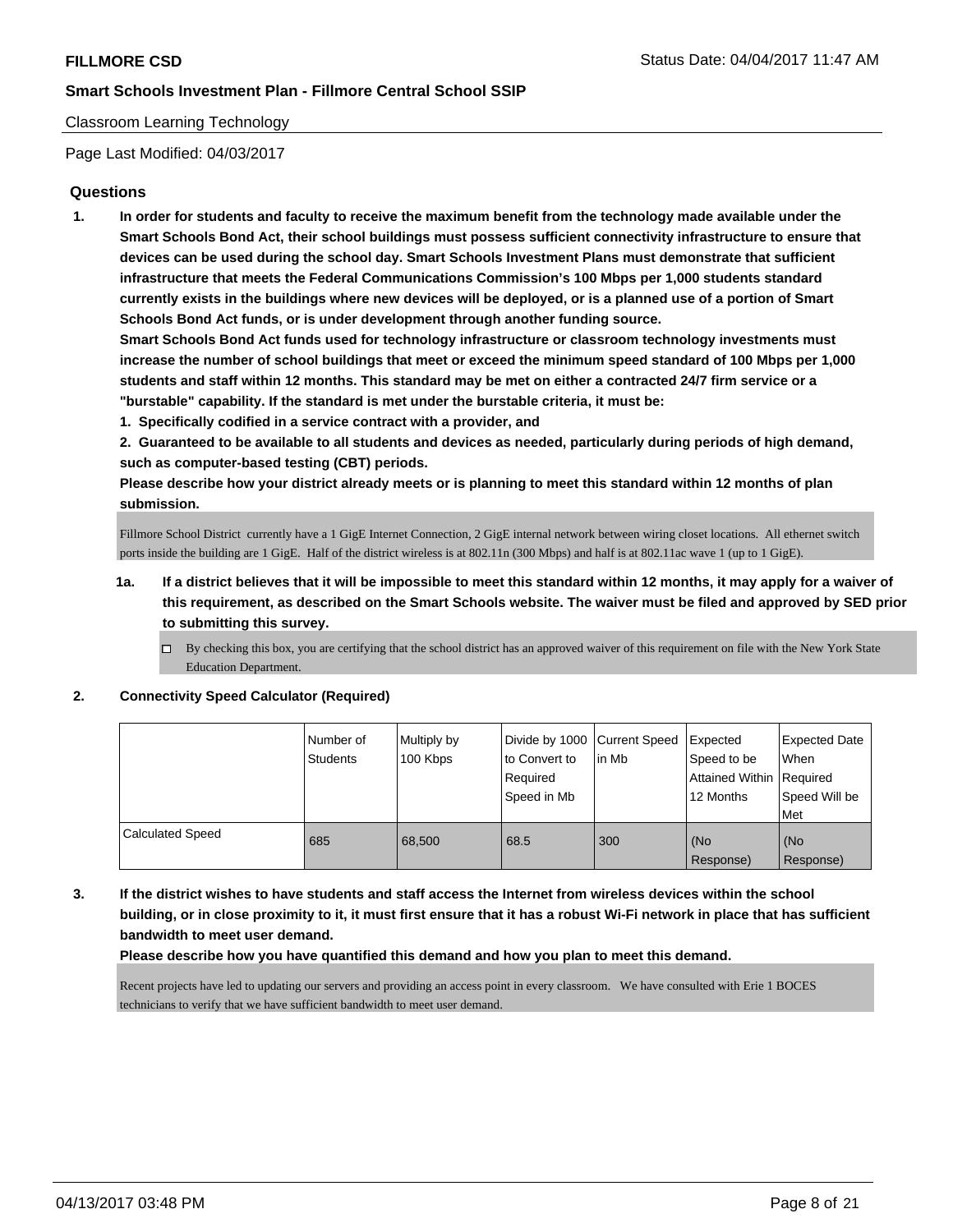## Classroom Learning Technology

Page Last Modified: 04/03/2017

**4. All New York State public school districts are required to complete and submit an Instructional Technology Plan survey to the New York State Education Department in compliance with Section 753 of the Education Law and per Part 100.12 of the Commissioner's Regulations.**

**Districts that include educational technology purchases as part of their Smart Schools Investment Plan must have a submitted and approved Instructional Technology Plan survey on file with the New York State Education Department.**

- By checking this box, you are certifying that the school district has an approved Instructional Technology Plan survey on file with the New York State Education Department.
- **5. Describe the devices you intend to purchase and their compatibility with existing or planned platforms or systems. Specifically address the adequacy of each facility's electrical, HVAC and other infrastructure necessary to install and support the operation of the planned technology.**

Technological infrastructure is tied to electrical closets. We have not had any issues regarding the adequacy of the facility's electrical or HVAC systems. The updated network has not had any electrical issues since it was installed. Fillmore School will purchase an individual dual band 3x3 or above 802.11ac Access Point per classroom within the next school year, but we will not use smart school funds for this purchase. Each classroom has a minimum of 6 network drops and each computer lab has 30 network drops.

Our plan is to purchase four hundred and thirty (430) Dell Latititude 3380 series computers,three hundred 300-32 GB Ipad Air II tablets, twelve smart boards, four hundred and thirty Grid V Slip cases, thirty Belkin 12 outlets, one hundred and twenty Dell Latititude chargers, fifty Ipad charging stations, and three hundred Ipad Air II Silicone cases. All devices will work with the current platform that we use. We currently use similar devices throughout the building using the Windows 7 platform.

#### **6. Describe how the proposed technology purchases will:**

- **> enhance differentiated instruction;**
- **> expand student learning inside and outside the classroom;**
- **> benefit students with disabilities and English language learners; and**
- **> contribute to the reduction of other learning gaps that have been identified within the district.**

**The expectation is that districts will place a priority on addressing the needs of students who struggle to succeed in a rigorous curriculum. Responses in this section should specifically address this concern and align with the district's Instructional Technology Plan (in particular Question 2 of E. Curriculum and Instruction: "Does the district's instructional technology plan address the needs of students with disabilities to ensure equitable access to instruction, materials and assessments?" and Question 3 of the same section: "Does the district's instructional technology plan address the provision of assistive technology specifically for students with disabilities to ensure access to and participation in the general curriculum?"**

Students at Fillmore School will all receive a technological device to use as a learning tool. In particular, these devices will be used to help teachers address student reading or writing issues. Dragon naturally speaking and typing pa along with other software help to level the playing field for students with disabilities. Classrooms use instructional software in whole group, small group, and individual instructional settings on a daily basis. Instructional software use is differentiated to meet the needs of individual students. Whenever possible, Fillmore Central utilizes pre- and postassessments available in software to target instruction and meet the individual needs of students.

We are currently using I-Ready software to close learning gaps among individual students. The software aligns with the NYS Standards and it has students complete a baseline exam to identify their areas of strength and weaknesses. Subsequent follow up lessons are individualized to address any gaps in student learning. This software is utilized by all students K-8 as well as by some students with greater skill deficiencies in grades 9-12. Purchasing the computers will allow students access to I-Ready. Currently, teachers need to sign up for the lap top cart or sign out the computer lab and it can make it difficult for students to access I-Ready on a regular basis. In addition, 1 computer for every student will further support Fillmore School's shift to integrate technology into every day lessons. Students will need to establish a basic set of skills in order to be college and career ready.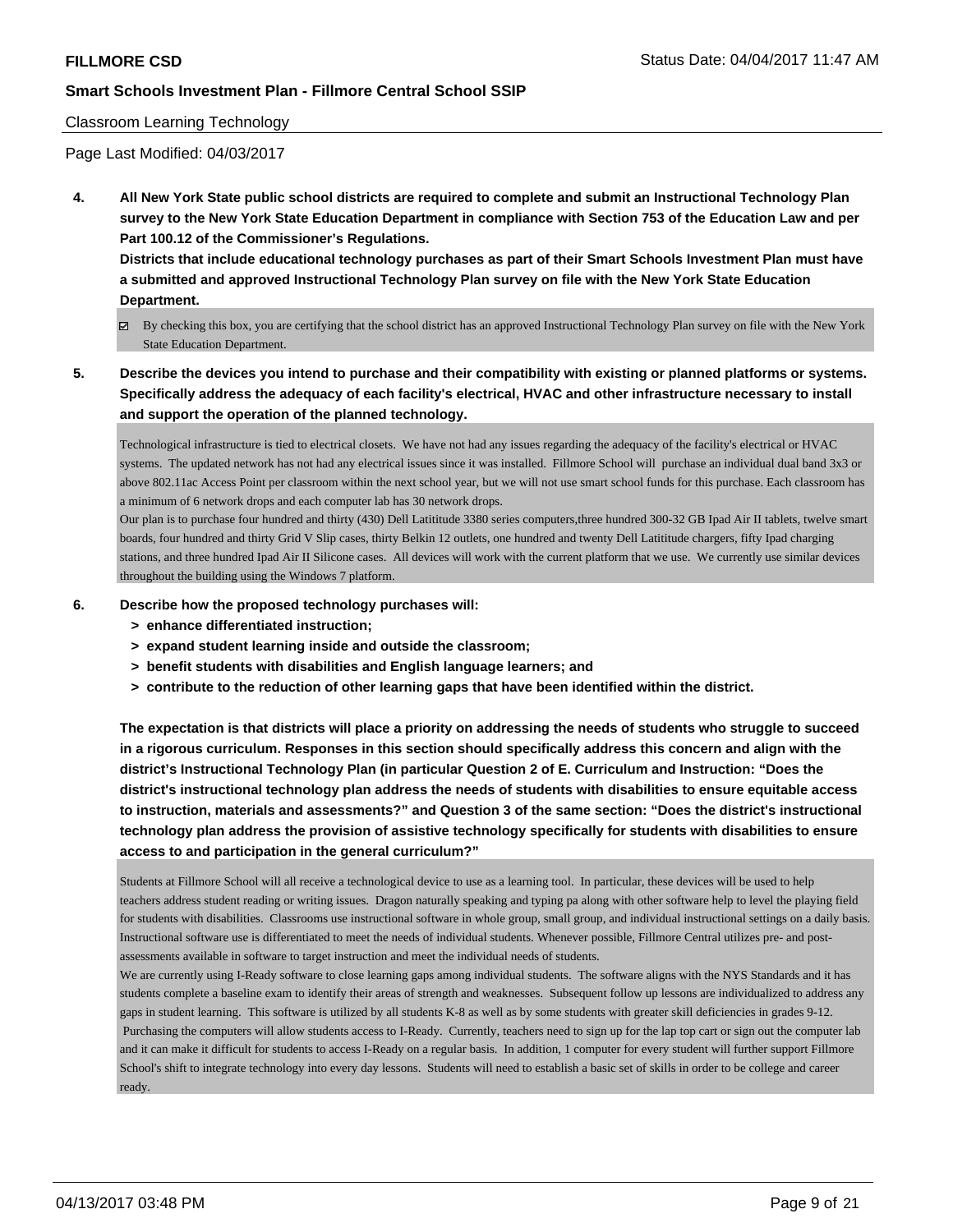## Classroom Learning Technology

Page Last Modified: 04/03/2017

**7. Where appropriate, describe how the proposed technology purchases will enhance ongoing communication with parents and other stakeholders and help the district facilitate technology-based regional partnerships, including distance learning and other efforts.**

Goal #4 of our Fillmore School Technology Plan focuses on continuing to increase communication with parents and other stakeholders. Teacher development of lessons in Moodle will allow parents to have access to teacher pages including their syllabus, policies, practices, calendars and deadlines. In addition, parent connect allows students and parents the ability to access their grades, attendance and discipline from home. Our school home page that includes a wealth of information continues to be updated with current information allowing parents to stay on top of dates for events. Fillmore will also continue to provide informational videos regarding the Common Core and other instructional materials. We also have a distance learning lab that we will continue to use for college credit classes being taught at Fillmore and shared with other schools or taught by other high schools or colleges and shares with Fillmore School. In addition to the lab we have portable polycom units that are used to enhance our ongoing communication with parents and others.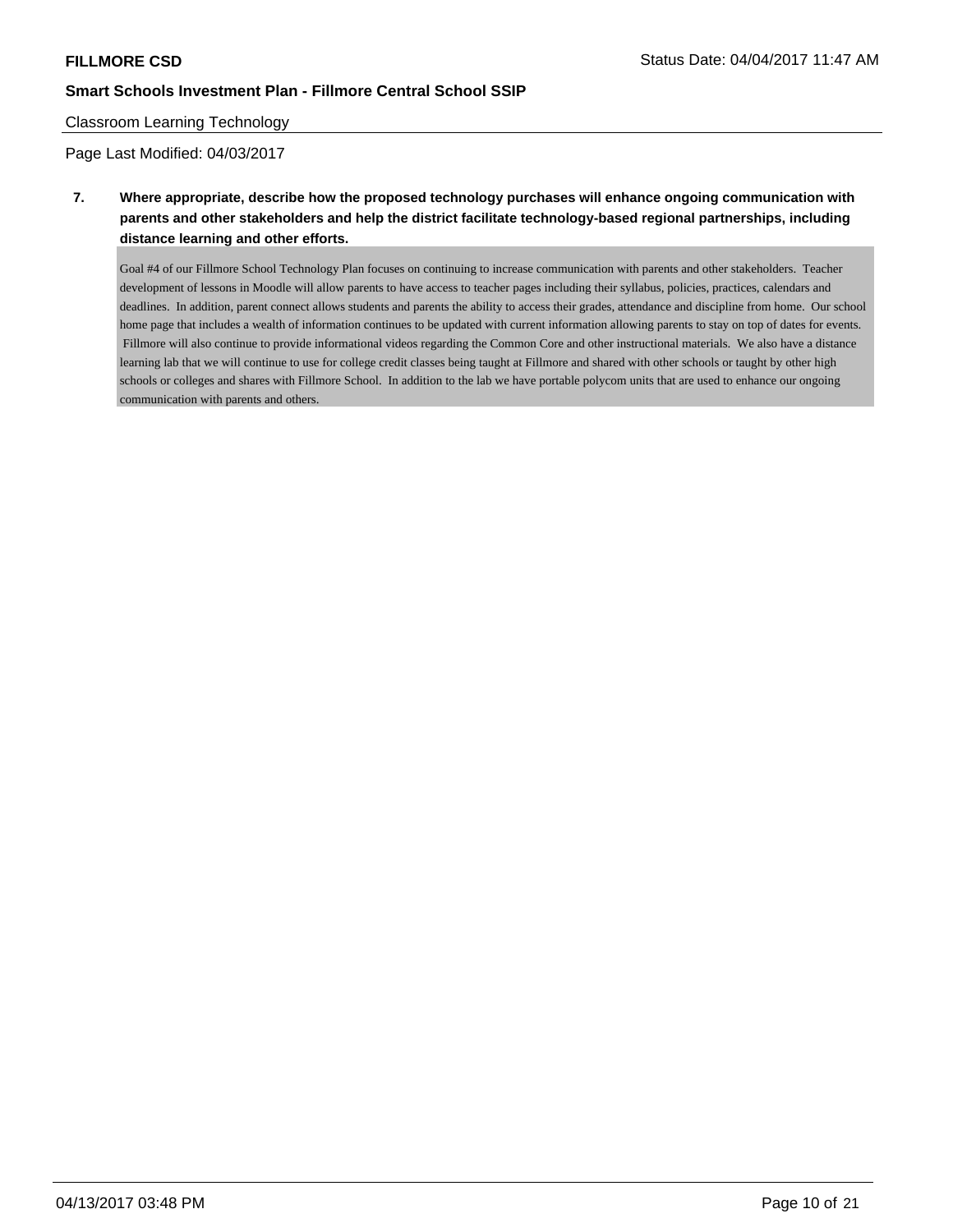#### Classroom Learning Technology

Page Last Modified: 04/03/2017

**8. Describe the district's plan to provide professional development to ensure that administrators, teachers and staff can employ the technology purchased to enhance instruction successfully.**

**Note: This response should be aligned and expanded upon in accordance with your district's response to Question 1 of F. Professional Development of your Instructional Technology Plan: "Please provide a summary of professional development offered to teachers and staff, for the time period covered by this plan, to support technology to enhance teaching and learning. Please include topics, audience and method of delivery within your summary."**

Professional Development Strategies - The District will provide staff training that will empower teachers and administrators with the necessary knowledge, skills, and confidence to create and implement projects using technology as a tool to increase and enhance student learning. *Annual Goal:*

**K-12 teachers and administrators will actively participate in a minimum of 35 hours of professional development to learn about various educational applications for IPADS that serve as learning tools, moodle software, training to implement digital textbooks, as well as a variety of ways to further integrate technology into the classroom**.

• Every K-12 teacher and administrator will attend and/or actively participate in professional development activities an average of 35 hours per school year (175 hours over 5 years) to address identified District, standard team and/or grade level goals.

*Professional Development Activities*

*The professional development committee has determined that professional development activities will encompass, but will not be limited to the following types of activities to fulfill the 35-hour requirement of professional development. Professional development activities should be connected to each individual's goals to fulfill the professional development requirement. Professional development activities may include:*

*Training in the use of educational technology and technology integration*

Self-tutorial programs

Working with a consultant in a classroom to introduce new initiative

*Workshops/ conferences*

*Curriculum development/ alignment*

- *• Peer review activities*
- *• Mentoring activities*
- *• Superintendent's day in-service training*

1:1 tutorials

Each teacher and administrator will participate in Professional Development activities. For example, every teacher has completed a minimum of 6 hours of guided training on Moodle. Documentation shall include:

Certificates of workshop completion

Meeting/ workshop attendance/ documentation form

Written curriculum

Professional Staff development is the key for successful integration of technology into the curriculum. Fillmore has based its professional development strategy to align with the ISTE National Educational Technology Standards plan for teachers and student, and may be viewed online at: http://cnets.iste.org/currstands/cstands-netst.html. Teachers will have the opportunity for professional development days throughout the year in technology from the following resources:

• CSLO Model School COSER 529

- Cattaraugus-Allegany BOCES COSER 517
- Cattaraugus-Allegany Teacher Center

**9. Districts must contact the SUNY/CUNY teacher preparation program that supplies the largest number of the district's new teachers to request advice on innovative uses and best practices at the intersection of pedagogy and educational technology.**

 $\boxtimes$  By checking this box, you certify that you have contacted the SUNY/CUNY teacher preparation program that supplies the largest number of your new teachers to request advice on these issues.

**9a. Please enter the name of the SUNY or CUNY Institution that you contacted.**

SUNY Fredonia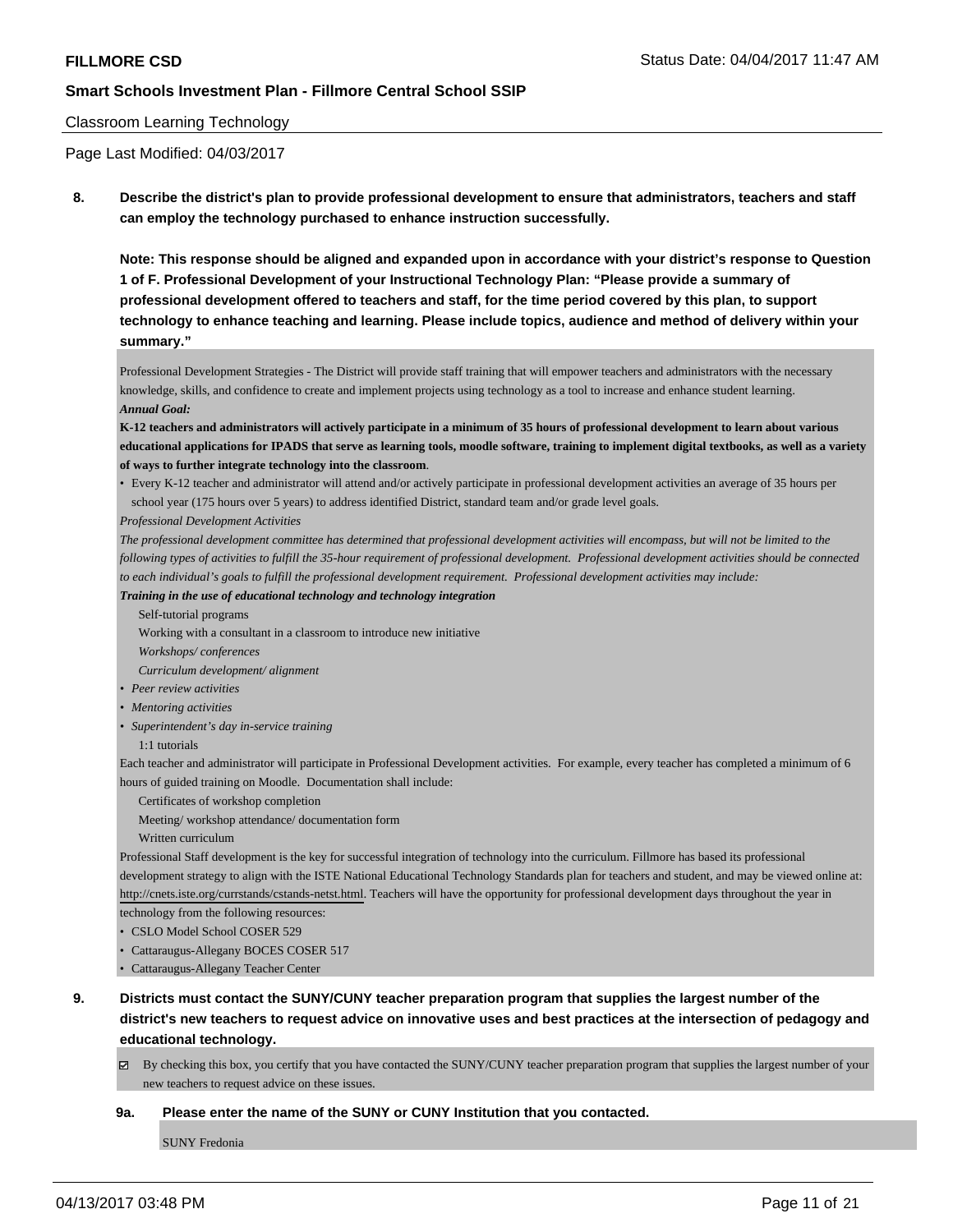Classroom Learning Technology

Page Last Modified: 04/03/2017

**9b. Enter the primary Institution phone number.**

7166733311

**9c. Enter the name of the contact person with whom you consulted and/or will be collaborating with on innovative uses of technology and best practices.**

Dr. Christine Givner

**10. A district whose Smart Schools Investment Plan proposes the purchase of technology devices and other hardware must account for nonpublic schools in the district.**

**Are there nonpublic schools within your school district?**

 $\square$  No

**10a. Describe your plan to loan purchased hardware to nonpublic schools within your district. The plan should use your district's nonpublic per-student loan amount calculated below, within the framework of the guidance. Please enter the date by which nonpublic schools must request classroom technology items. Also, specify in your response the devices that the nonpublic schools have requested, as well as in the in the Budget and the Expenditure Table at the end of the page.**

The only nonpublic school in the district has declined all participation in Smart Schools.

- **10b. A final Smart Schools Investment Plan cannot be approved until school authorities have adopted regulations specifying the date by which requests from nonpublic schools for the purchase and loan of Smart Schools Bond Act classroom technology must be received by the district.**
	- By checking this box, you certify that you have such a plan and associated regulations in place that have been made public.

#### **11. Nonpublic Classroom Technology Loan Calculator**

**The Smart Schools Bond Act provides that any Classroom Learning Technology purchases made using Smart Schools funds shall be lent, upon request, to nonpublic schools in the district. However, no school district shall be required to loan technology in amounts greater than the total obtained and spent on technology pursuant to the Smart Schools Bond Act and the value of such loan may not exceed the total of \$250 multiplied by the nonpublic school enrollment in the base year at the time of enactment. See:**

**http://www.p12.nysed.gov/mgtserv/smart\_schools/docs/Smart\_Schools\_Bond\_Act\_Guidance\_04.27.15\_Final.pdf.**

|                                       | 1. Classroom<br>Technology<br>Sub-allocation | 12. Public<br>l Enrollment<br>$(2014 - 15)$ | 3. Nonpublic<br>Enrollment<br>(2014-15) | l 4. Sum of<br>Public and<br>l Nonpublic<br>Enrollment | 15. Total Per<br>Pupil Sub-<br>lallocation | 6. Total<br>Nonpublic Loan<br>Amount                                                          |
|---------------------------------------|----------------------------------------------|---------------------------------------------|-----------------------------------------|--------------------------------------------------------|--------------------------------------------|-----------------------------------------------------------------------------------------------|
| Calculated Nonpublic Loan<br>l Amount |                                              |                                             |                                         |                                                        |                                            | (No Response)   (No Response)   (No Response)   (No Response)   (No Response)   (No Response) |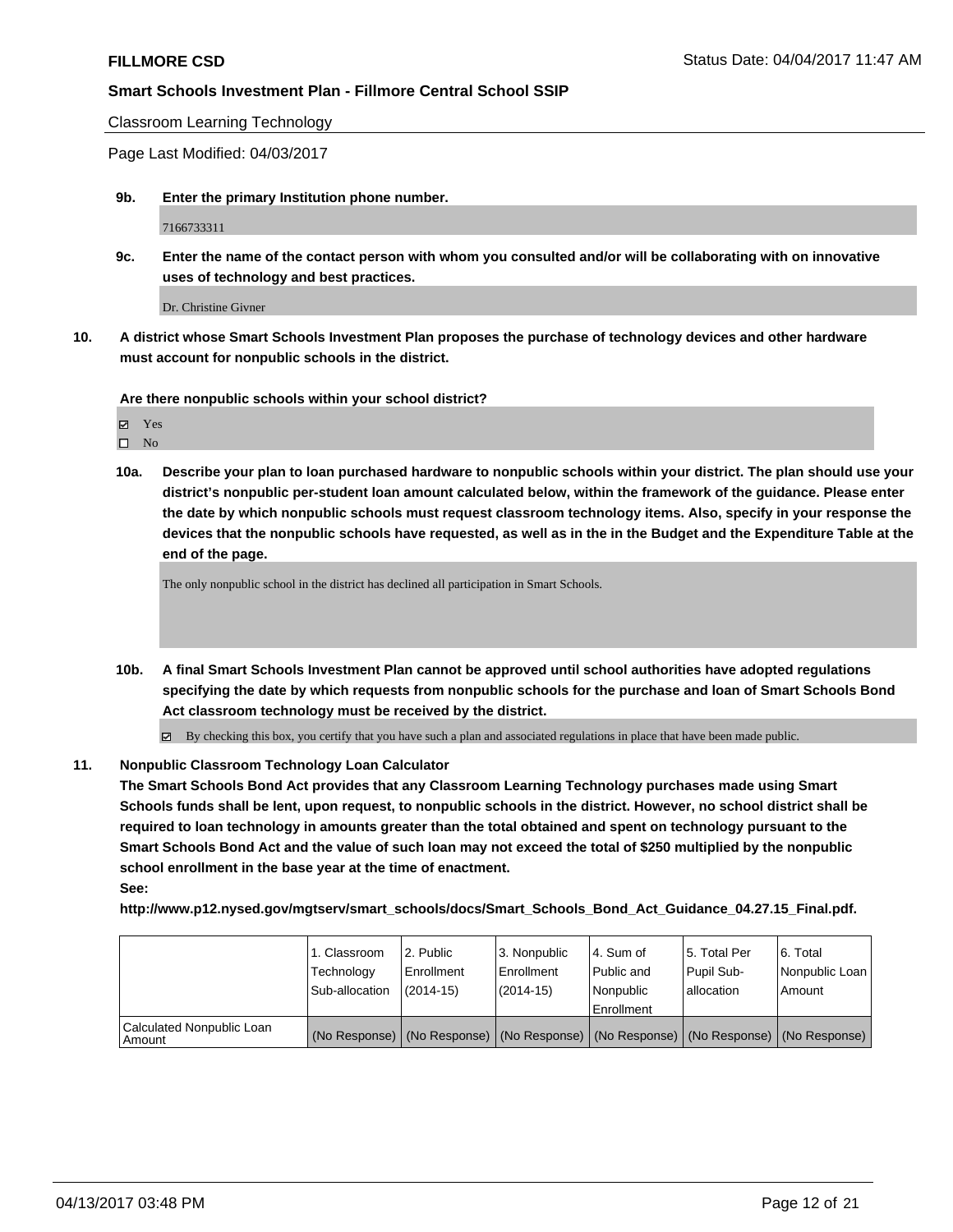## Classroom Learning Technology

Page Last Modified: 04/03/2017

**12. To ensure the sustainability of technology purchases made with Smart Schools funds, districts must demonstrate a long-term plan to maintain and replace technology purchases supported by Smart Schools Bond Act funds. This sustainability plan shall demonstrate a district's capacity to support recurring costs of use that are ineligible for Smart Schools Bond Act funding such as device maintenance, technical support, Internet and wireless fees, maintenance of hotspots, staff professional development, building maintenance and the replacement of incidental items. Further, such a sustainability plan shall include a long-term plan for the replacement of purchased devices and equipment at the end of their useful life with other funding sources.**

 $\boxtimes$  By checking this box, you certify that the district has a sustainability plan as described above.

**13. Districts must ensure that devices purchased with Smart Schools Bond funds will be distributed, prepared for use, maintained and supported appropriately. Districts must maintain detailed device inventories in accordance with generally accepted accounting principles.**

By checking this box, you certify that the district has a distribution and inventory management plan and system in place.

**14. If you are submitting an allocation for Classroom Learning Technology complete this table. Note that the calculated Total at the bottom of the table must equal the Total allocation for this category that you entered in the SSIP Overview overall budget.**

|                         | Sub-Allocation |
|-------------------------|----------------|
| Interactive Whiteboards | 43,200         |
| Computer Servers        | l 0            |
| Desktop Computers       | l 0            |
| <b>Laptop Computers</b> | 287,240        |
| <b>Tablet Computers</b> | 112,500        |
| <b>Other Costs</b>      | 30,050         |
| Totals:                 | 472,990        |

**15. Please detail the type, quantity, per unit cost and total cost of the eligible items under each sub-category. This is especially important for any expenditures listed under the "Other" category. All expenditures must be capital-bond eligible to be reimbursed through the SSBA. If you have any questions, please contact us directly through smartschools@nysed.gov.**

**Please specify in the "Item to be Purchased" field which specific expenditures and items are planned to meet the district's nonpublic loan requirement, if applicable.**

**NOTE: Wireless Access Points that will be loaned/purchased for nonpublic schools should ONLY be included in this category, not under School Connectivity, where public school districts would list them.**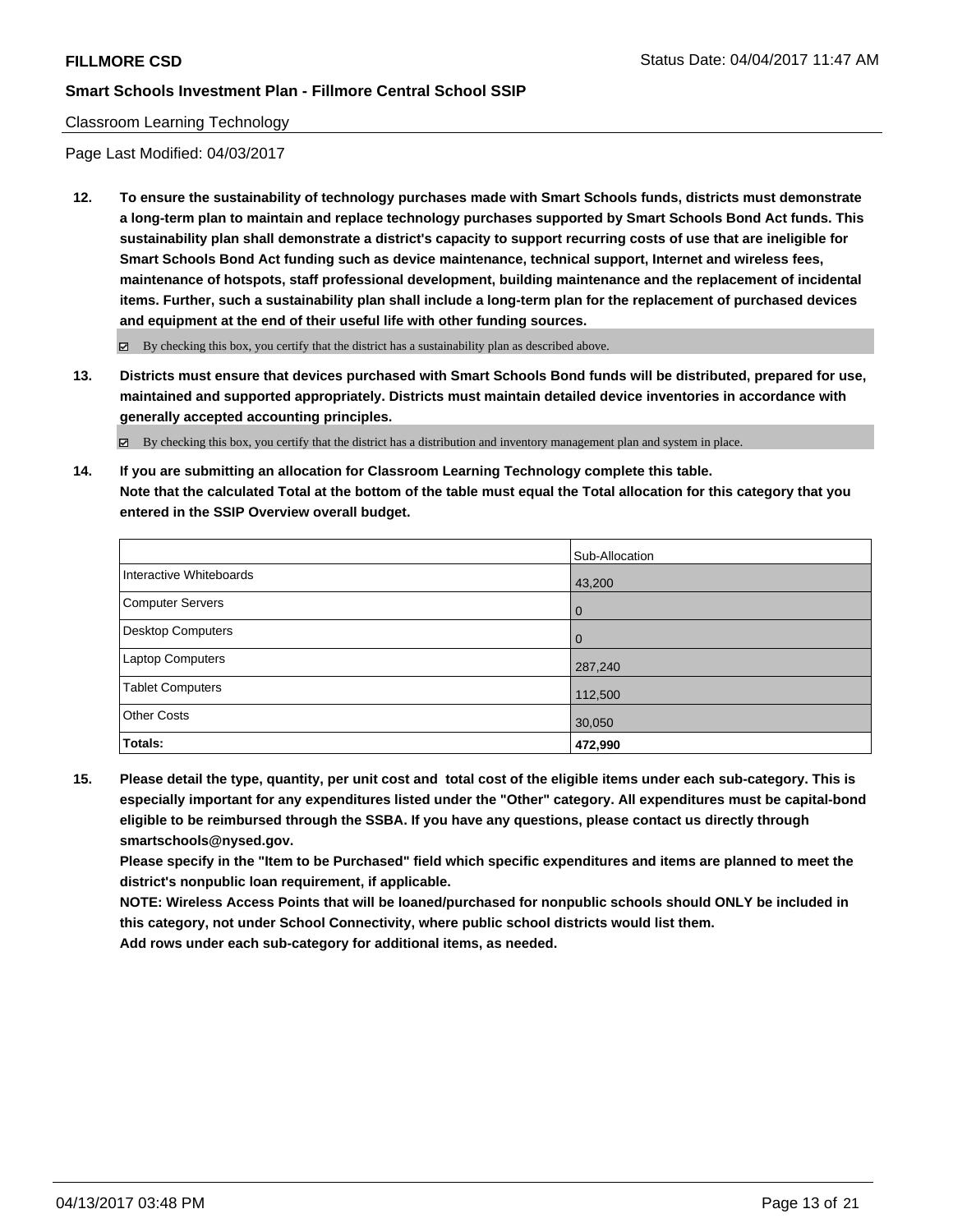# Classroom Learning Technology

Page Last Modified: 04/03/2017

| Select the allowable expenditure<br>type.<br>Repeat to add another item under<br>each type. | Item to be Purchased        | Quantity | Cost per Item | <b>Total Cost</b> |
|---------------------------------------------------------------------------------------------|-----------------------------|----------|---------------|-------------------|
| <b>Laptop Computers</b>                                                                     | Dell Latitude 3380 series   | 430      | 668           | 287,240           |
| <b>Tablet Computers</b>                                                                     | 300-32 GB Ipad Air II       | 300      | 375           | 112,500           |
| Interactive Whiteboards                                                                     | <b>Smart Board</b>          | 12       | 3,600         | 43,200            |
| <b>Other Costs</b>                                                                          | Grid V slip cases           | 430      | 27            | 11,610            |
| <b>Other Costs</b>                                                                          | Belkin 12 Outlet            | 30       | 25            | 750               |
| <b>Other Costs</b>                                                                          | Ipad Charging Stations      | 50       | 145           | 7,250             |
| <b>Other Costs</b>                                                                          | Ipad Air II Silicone Cases  | 300      | 30            | 9,000             |
| <b>Other Costs</b>                                                                          | Dell Latitude 3380 Chargers | 120      | 12            | 1,440             |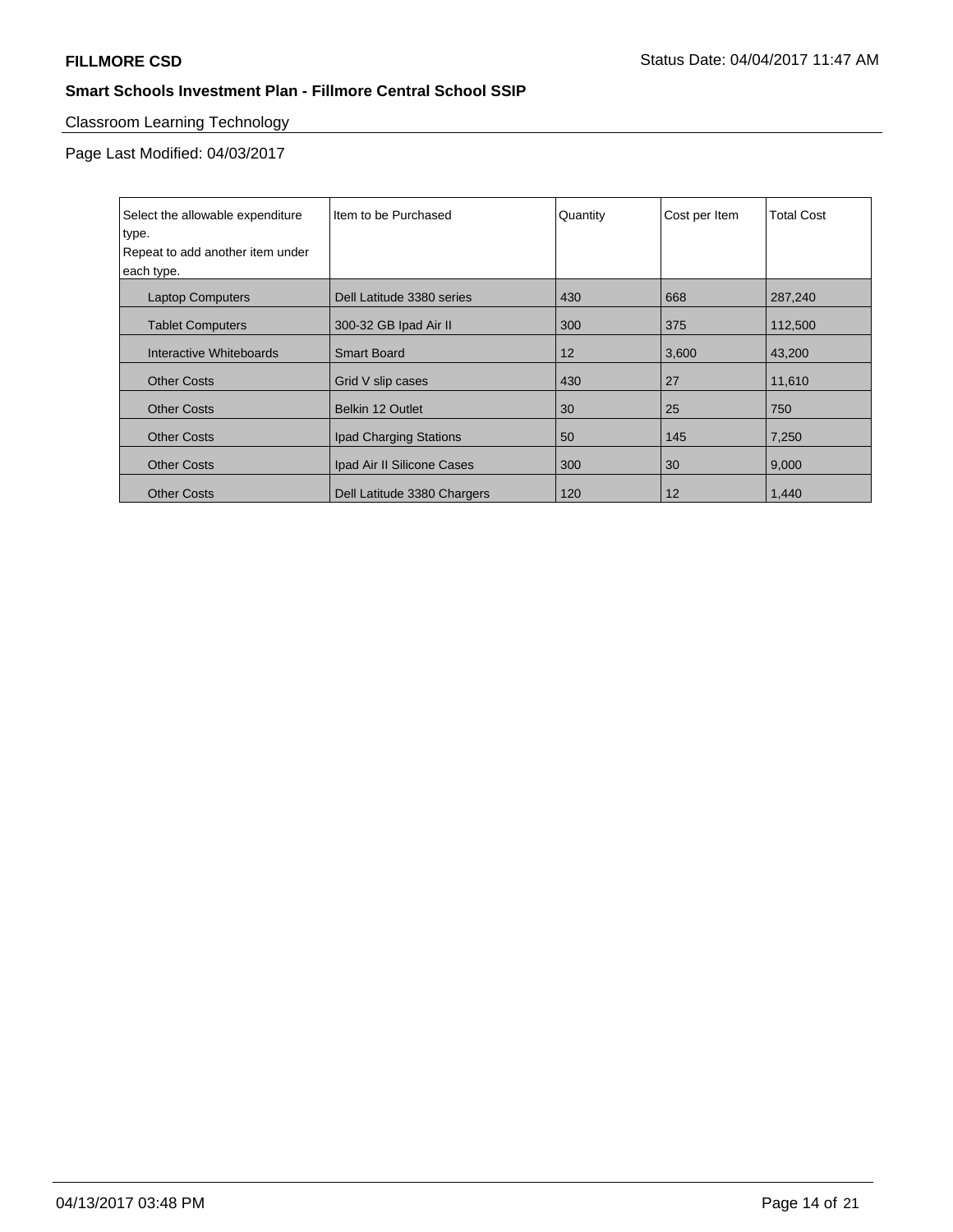#### Pre-Kindergarten Classrooms

Page Last Modified: 03/14/2017

#### **Group 1**

**1. Provide information regarding how and where the district is currently serving pre-kindergarten students and justify the need for additional space with enrollment projections over 3 years.**

(No Response)

- **2. Describe the district's plan to construct, enhance or modernize education facilities to accommodate prekindergarten programs. Such plans must include:**
	- **Specific descriptions of what the district intends to do to each space;**
	- **An affirmation that pre-kindergarten classrooms will contain a minimum of 900 square feet per classroom;**
	- **The number of classrooms involved;**
	- **The approximate construction costs per classroom; and**
	- **Confirmation that the space is district-owned or has a long-term lease that exceeds the probable useful life of the improvements.**

(No Response)

**3. Smart Schools Bond Act funds may only be used for capital construction costs. Describe the type and amount of additional funds that will be required to support ineligible ongoing costs (e.g. instruction, supplies) associated with any additional pre-kindergarten classrooms that the district plans to add.**

(No Response)

**4. All plans and specifications for the erection, repair, enlargement or remodeling of school buildings in any public school district in the State must be reviewed and approved by the Commissioner. Districts that plan capital projects using their Smart Schools Bond Act funds will undergo a Preliminary Review Process by the Office of Facilities Planning.**

**Please indicate on a separate row each project number given to you by the Office of Facilities Planning.**

| Project Number |  |
|----------------|--|
| (No Response)  |  |

**5. If you have made an allocation for Pre-Kindergarten Classrooms, complete this table. Note that the calculated Total at the bottom of the table must equal the Total allocation for this category that you entered in the SSIP Overview overall budget.**

|                                          | Sub-Allocation |
|------------------------------------------|----------------|
| Construct Pre-K Classrooms               |                |
| Enhance/Modernize Educational Facilities |                |
| <b>Other Costs</b>                       |                |
| Totals:                                  |                |

**6. Please detail the type, quantity, per unit cost and total cost of the eligible items under each sub-category. This is especially important for any expenditures listed under the "Other" category. All expenditures must be capital-bond eligible to be reimbursed through the SSBA. If you have any questions, please contact us directly through smartschools@nysed.gov.**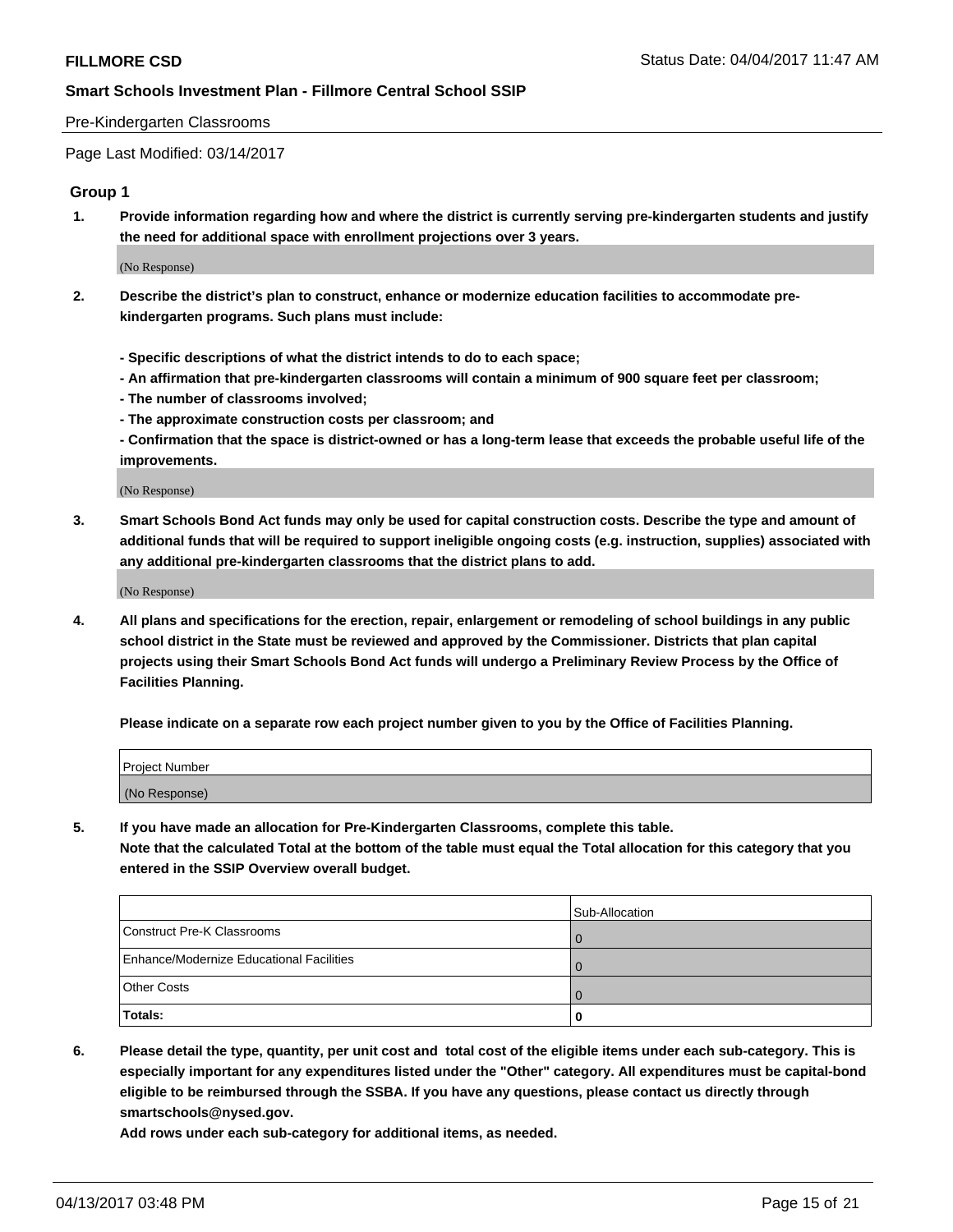## Pre-Kindergarten Classrooms

Page Last Modified: 03/14/2017

| Select the allowable expenditure | Item to be purchased | Quantity      | Cost per Item | <b>Total Cost</b> |
|----------------------------------|----------------------|---------------|---------------|-------------------|
| type.                            |                      |               |               |                   |
| Repeat to add another item under |                      |               |               |                   |
| each type.                       |                      |               |               |                   |
| (No Response)                    | (No Response)        | (No Response) | (No Response) | (No Response)     |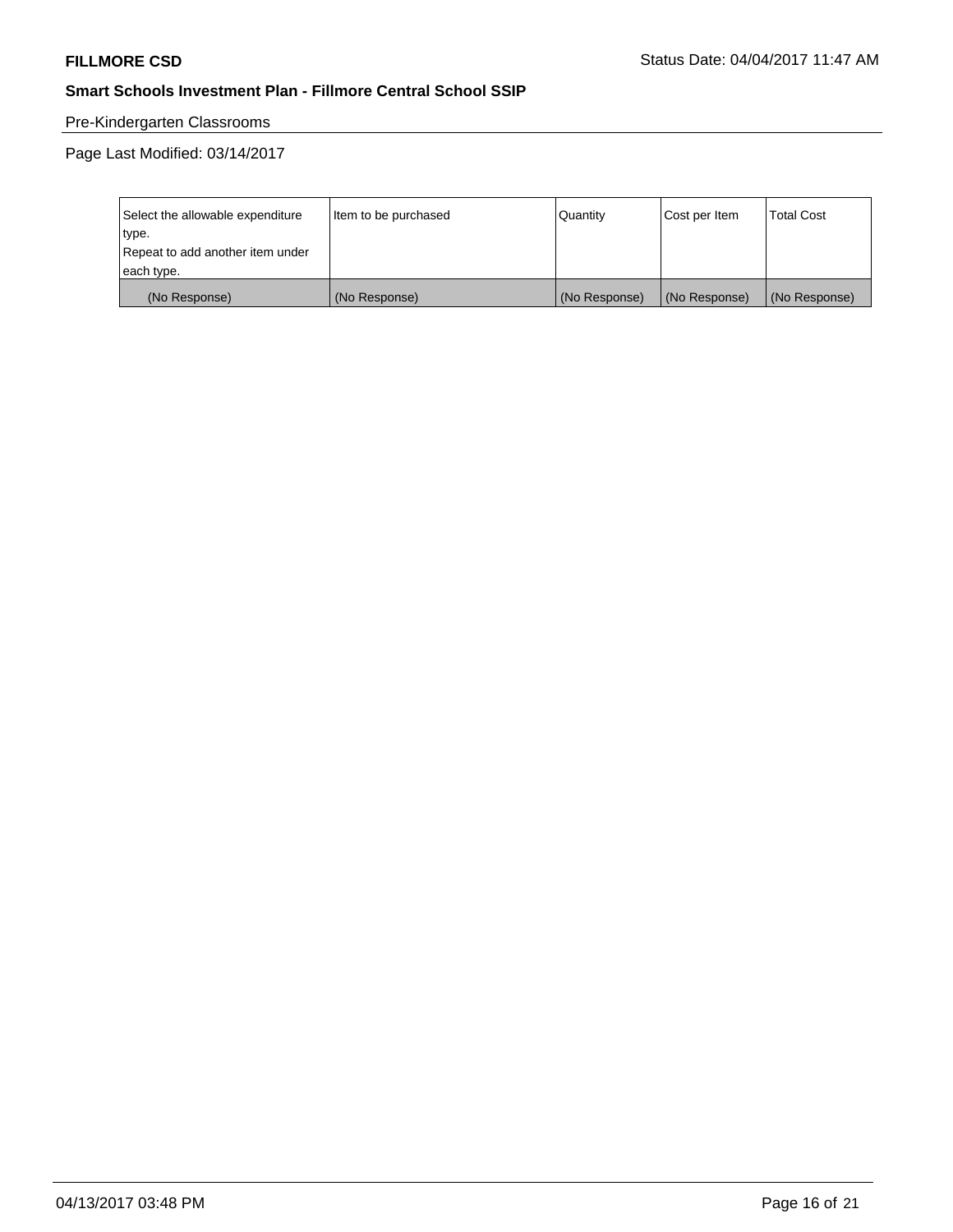Replace Transportable Classrooms

Page Last Modified: 03/14/2017

#### **Group 1**

**1. Describe the district's plan to construct, enhance or modernize education facilities to provide high-quality instructional space by replacing transportable classrooms.**

(No Response)

**2. All plans and specifications for the erection, repair, enlargement or remodeling of school buildings in any public school district in the State must be reviewed and approved by the Commissioner. Districts that plan capital projects using their Smart Schools Bond Act funds will undergo a Preliminary Review Process by the Office of Facilities Planning.**

**Please indicate on a separate row each project number given to you by the Office of Facilities Planning.**

| Project Number |  |
|----------------|--|
| (No Response)  |  |

**3. For large projects that seek to blend Smart Schools Bond Act dollars with other funds, please note that Smart Schools Bond Act funds can be allocated on a pro rata basis depending on the number of new classrooms built that directly replace transportable classroom units.**

**If a district seeks to blend Smart Schools Bond Act dollars with other funds describe below what other funds are being used and what portion of the money will be Smart Schools Bond Act funds.**

(No Response)

**4. If you have made an allocation for Replace Transportable Classrooms, complete this table. Note that the calculated Total at the bottom of the table must equal the Total allocation for this category that you entered in the SSIP Overview overall budget.**

|                                                | Sub-Allocation |
|------------------------------------------------|----------------|
| Construct New Instructional Space              | (No Response)  |
| Enhance/Modernize Existing Instructional Space | (No Response)  |
| Other Costs                                    | (No Response)  |
| Totals:                                        | $\Omega$       |

**5. Please detail the type, quantity, per unit cost and total cost of the eligible items under each sub-category. This is especially important for any expenditures listed under the "Other" category. All expenditures must be capital-bond eligible to be reimbursed through the SSBA. If you have any questions, please contact us directly through smartschools@nysed.gov.**

| Select the allowable expenditure | Item to be purchased | Quantity      | Cost per Item | <b>Total Cost</b> |
|----------------------------------|----------------------|---------------|---------------|-------------------|
| type.                            |                      |               |               |                   |
| Repeat to add another item under |                      |               |               |                   |
| each type.                       |                      |               |               |                   |
| (No Response)                    | (No Response)        | (No Response) | (No Response) | (No Response)     |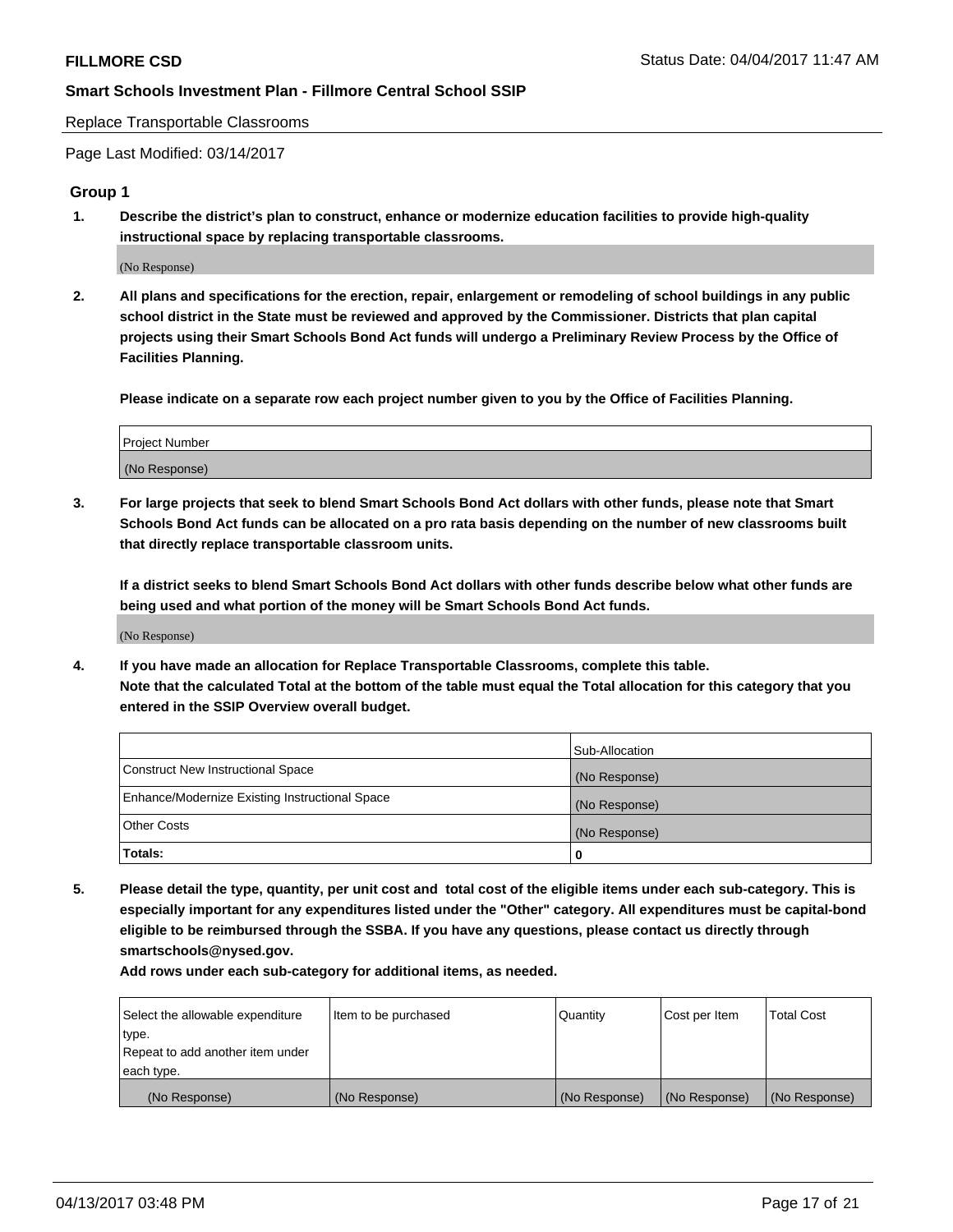### High-Tech Security Features

## Page Last Modified: 04/03/2017

## **Group 1**

**1. Describe how you intend to use Smart Schools Bond Act funds to install high-tech security features in school buildings and on school campuses.**

We are looking to add 26 new cameras to an existing camera setup that already has 106 number of cameras. We will also upgrade 2 - Dell R730xd servers for the camera system.

In addition, we will fortify 10 entrances to the school with 3 M film. All glass in perimeter doors has been measured.

**2. All plans and specifications for the erection, repair, enlargement or remodeling of school buildings in any public school district in the State must be reviewed and approved by the Commissioner. Districts that plan capital projects using their Smart Schools Bond Act funds will undergo a Preliminary Review Process by the Office of Facilities Planning.** 

**Please indicate on a separate row each project number given to you by the Office of Facilities Planning.**

| <b>Project Number</b> |  |
|-----------------------|--|
| 02-20-01-04-0-001-BA1 |  |

- **3. Was your project deemed eligible for streamlined Review?**
	- Yes
	- $\square$  No
	- **3a. Districts with streamlined projects must certify that they have reviewed all installations with their licensed architect or engineer of record, and provide that person's name and license number. The licensed professional must review the products and proposed method of installation prior to implementation and review the work during and after completion in order to affirm that the work was code-compliant, if requested.**

By checking this box, you certify that the district has reviewed all installations with a licensed architect or engineer of record.

**4. Include the name and license number of the architect or engineer of record.**

| Name         | License Number |
|--------------|----------------|
| Tom McEhleny | 59176          |

**5. If you have made an allocation for High-Tech Security Features, complete this table. Note that the calculated Total at the bottom of the table must equal the Total allocation for this category that you entered in the SSIP Overview overall budget.**

|                                                      | Sub-Allocation |
|------------------------------------------------------|----------------|
| Capital-Intensive Security Project (Standard Review) | (No Response)  |
| Electronic Security System                           | 65,886         |
| <b>Entry Control System</b>                          | (No Response)  |
| Approved Door Hardening Project                      | 5,110          |
| <b>Other Costs</b>                                   | (No Response)  |
| Totals:                                              | 70,996         |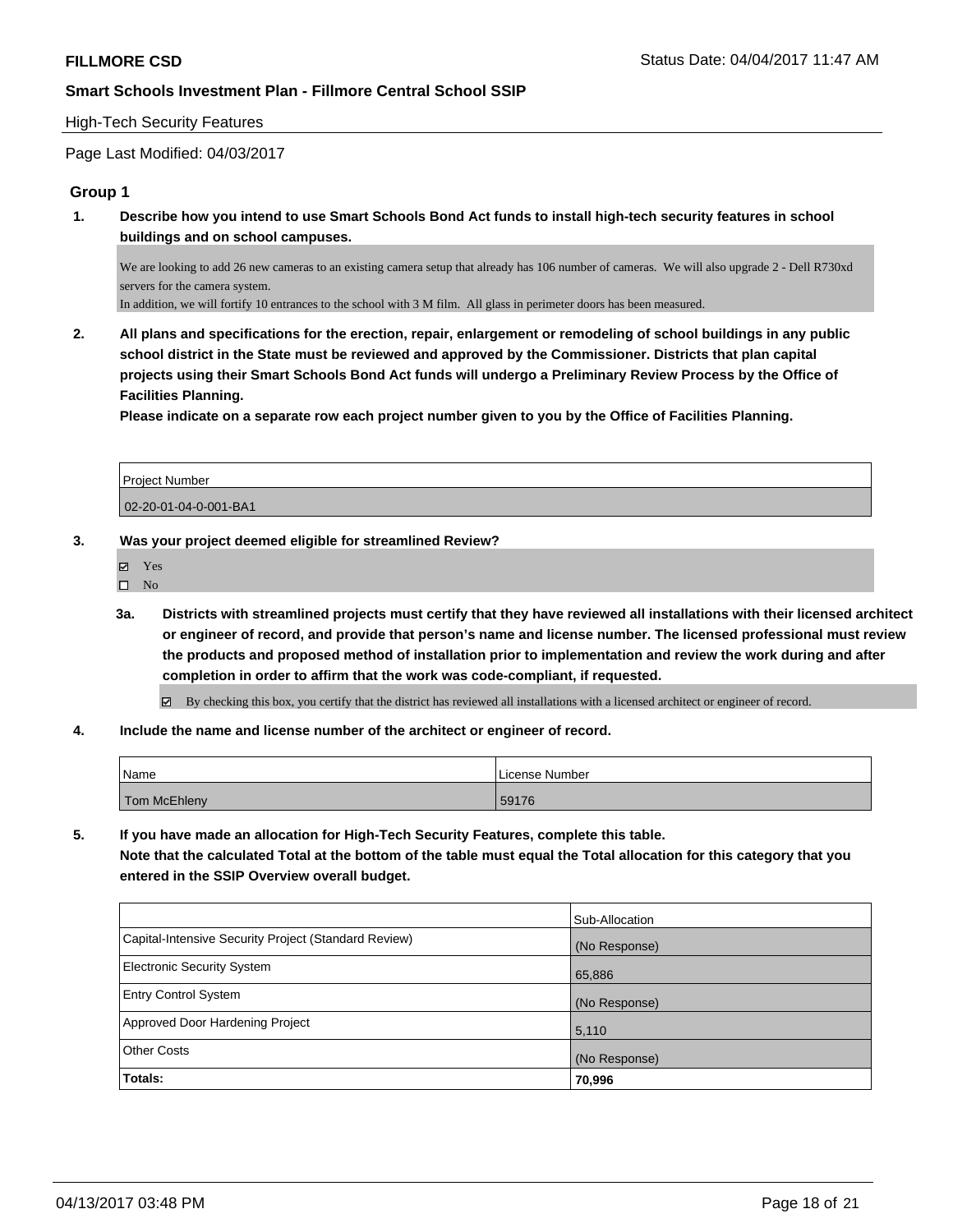## High-Tech Security Features

Page Last Modified: 04/03/2017

**6. Please detail the type, quantity, per unit cost and total cost of the eligible items under each sub-category. This is especially important for any expenditures listed under the "Other" category. All expenditures must be capital-bond eligible to be reimbursed through the SSBA. If you have any questions, please contact us directly through smartschools@nysed.gov.**

| Select the allowable expenditure          | Item to be purchased                 | Quantity       | Cost per Item | <b>Total Cost</b> |
|-------------------------------------------|--------------------------------------|----------------|---------------|-------------------|
| type.                                     |                                      |                |               |                   |
| Repeat to add another item under          |                                      |                |               |                   |
| each type.                                |                                      |                |               |                   |
| <b>Electronic Security System</b>         | <b>Security Cameras</b>              | 26             | 1,611         | 41,886            |
| <b>Approved Door Hardening</b><br>Project | 3M Film for glass on perimeter doors | 10             | 511           | 5,110             |
| <b>Electronic Security System</b>         | Dell R730xd                          | $\overline{2}$ | 12,000        | 24,000            |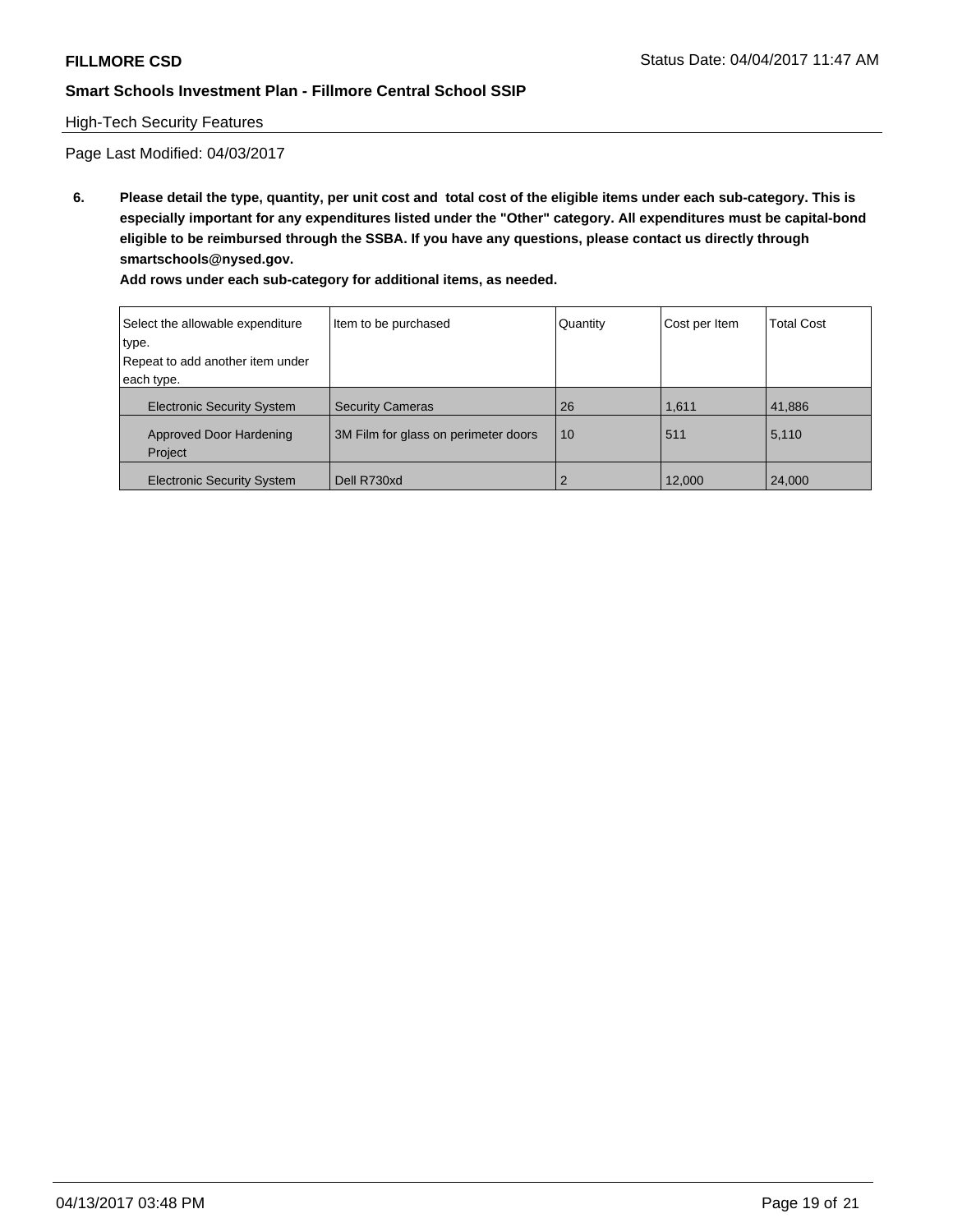Report

Page Last Modified: 03/14/2017